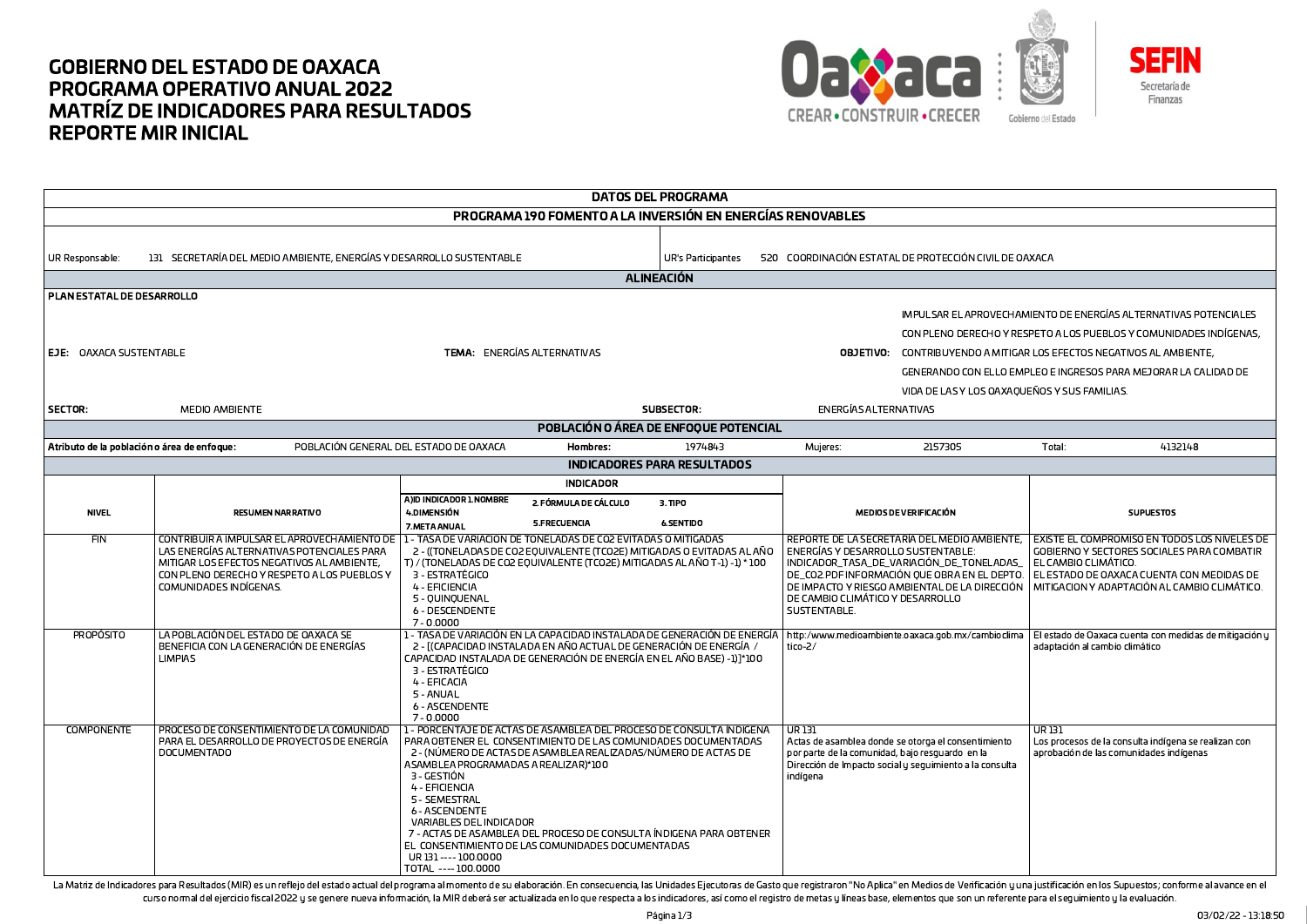## **GOBIERNO DEL ESTADO DE OAXACA PROGRAMA OPERATIVO ANUAL 2022 MATRÍZ DE INDICADORES PARA RESULTADOS REPORTE MIR INICIAL**





**INDICADOR NIVEL** A)ID INDICADOR 1.NOMBRE 2. FÓRMULA DE CÁLCULO **RESUMEN NARRATIVO**  $3.$  TIPO MEDIOS DE VERIFICACIÓN **SUPUESTOS** 4.DIMENSIÓN 5.FRECUENCIA **6.SENTIDO** 7.META ANUAL **ACTIVIDAD** REALIZAR ASAMBLEAS EN LAS ETAPAS EN EL 1 - PORCENTAJE DE ASAMBLEAS REALIZADAS  $\overline{UR}$  131  $\overline{UR}$  131 PROCESO DE CONSULTA INDÍGENA 2 - (NÚMERO DE ASAMBI FAS REALIZADAS /NÚMERO DE ASAMBI FAS Relatorías de las asambleas realizadas, esta información Las asambleas se realizan con aprobación de las AGENDADAS)\*100 está bajo resquardo en la Dirección de Impacto social y comunidades indígenas 3 - GESTIÓN seguimiento a la consulta indígena 4 - EFICACIA 5 - TRIMFSTRAI **6 - ASCENDENTE VARIABLES DEL INDICADOR** 7 - NÚMERO DE ASAMBLEAS REALIZADAS UR131---- 9.0000 TOTAL ---- 9.0000 ACTIVIDAD REALIZAR REUNIONES DE PLANEACIÓN Y 1 - PORCENTAJE DE REUNIONES DE PLANEACIÓN Y SEGUIMIENTO REALIZADAS UR131 **UR131** SEGUIMIENTO PARA LOS PROYECTOS DE ENERGÍA 2 - (NÚMERO DE REUNIONES DE PLANEACIÓN Y SEGUIMIENTO REALIZADAS / Minutas de las reuniones realizadas, esta información El Comité Técnico asesor para la construcción del NÚMERO DE REUNIONES DE PLANEACIÓN Y SEGUIMIENTO AGENDADAS)\*100 está baio resquardo en la Dirección de Impacto social u prouecto eólico se instala de forma oportuna 3 - GESTIÓN seguimiento a la consulta indígena 4 - FFICACIA 5 - TRIMESTRAL **6 - ASCENDENTE** VARIABLES DEL INDICADOR 7 - NÚMERO DE REUNIONES DE PLANEACIÓN Y SEGUIMIENTO REALIZADAS UR131 ---- 36,0000 TOTAL ---- 36,0000 **COMPONENTE** RIESGOS EN PROYECTOS DE ENERGÍA EVALUADOS Y 1 - PORCENTAJE DE PAROUES EOLICOS EVALUADOS Y DICTAMINADOS UR 520 **UR 520** INFORMACION QUE SE ENCUENTRA DISPONIBLE EN **DICTAMINADOS** 2 - (NÚMERO DE PARQUES EÓLICOS EVALUADOS Y DICTAMINADOS/PARQUES OUE EXISTAN LAS CONDICIONES ADMINISTRATIVAS EQLICOS AGENDADOS A EVALUAR Y DICTAMINAR)\*100 Y CLIMATOLOGICAS FAVORABLES EL DEPARTAMENTO EVALUACIÓN Y DICTAMINACIÓN 3 - GESTIÓN DE RIESGOS DE LA DIRECCION DE INVESTIGACION. 4 - EFICACIA DIAGNOSTICO Y GESTION DE RIESGOS DE LA 5 - SEMESTRAL COORDINACION ESTATAL DE PROTECCION CIVIL DE **6 - ASCENDENTE** OAXACA, PERIOCIDAD: TRIMESTRAL. VARIABLES DEL INDICADOR 7 - PAROUES EÓLICOS EVALUADOS Y DICTAMINADOS UR 520 ---- 100.0000 TOTAL ---- 100.0000 **ACTIVIDAD** INSPECCIONAR INSTALACIONES FÓLICAS 1 - PORCENTAJE DE INSPECCIONES REALIZADAS  $\overline{11}$  $\overline{11}$  R 520 2 - (NÚMERO DE INSPECCIONES REALIZADAS/NÚMERO DE INSPECCIONES EXISTEN LAS CONDICIONES ADMINISTRATIVAS Y INFORMACION OUE SE ENCUENTRA DISPONIBLE EN AGENDADAS)\*100 EL DEPARTAMENTO EVALUACION Y DICTAMINACION CLIMATOLÓGICAS FAVORABLES 3 - GESTIÓN LDE RIESCOS DE LA DIRECCION DE INVESTIGACION. 4 - EFICACIA DIAGNOSTICO Y GESTION DE RIESGOS DE LA 5 - TRIMESTRAL COORDINACION ESTATAL DE PROTECCION CIVIL DE 6 - ASCENDENTE **OAXACA PERIOCIDAD: TRIMESTRAL** VARIABLES DEL INDICADOR 7 - NÚMERO DE INSPECCIONES REALIZADAS UR 520 ---- 3.0000 TOTAL ---- 3.0000

La Matriz de Indicadores para Resultados (MIR) es un reflejo del estado actual del programa al momento de su elaboración. En consecuencia, las Unidades Ejecutoras de Gasto que registraron "No Aplica" en Medios de Verificac curso normal del ejercicio fiscal 2022 u se genere nueva información, la MIR deberá ser actualizada en lo que respecta a los indicadores, así como el registro de metas u líneas base, elementos que son un referente para el